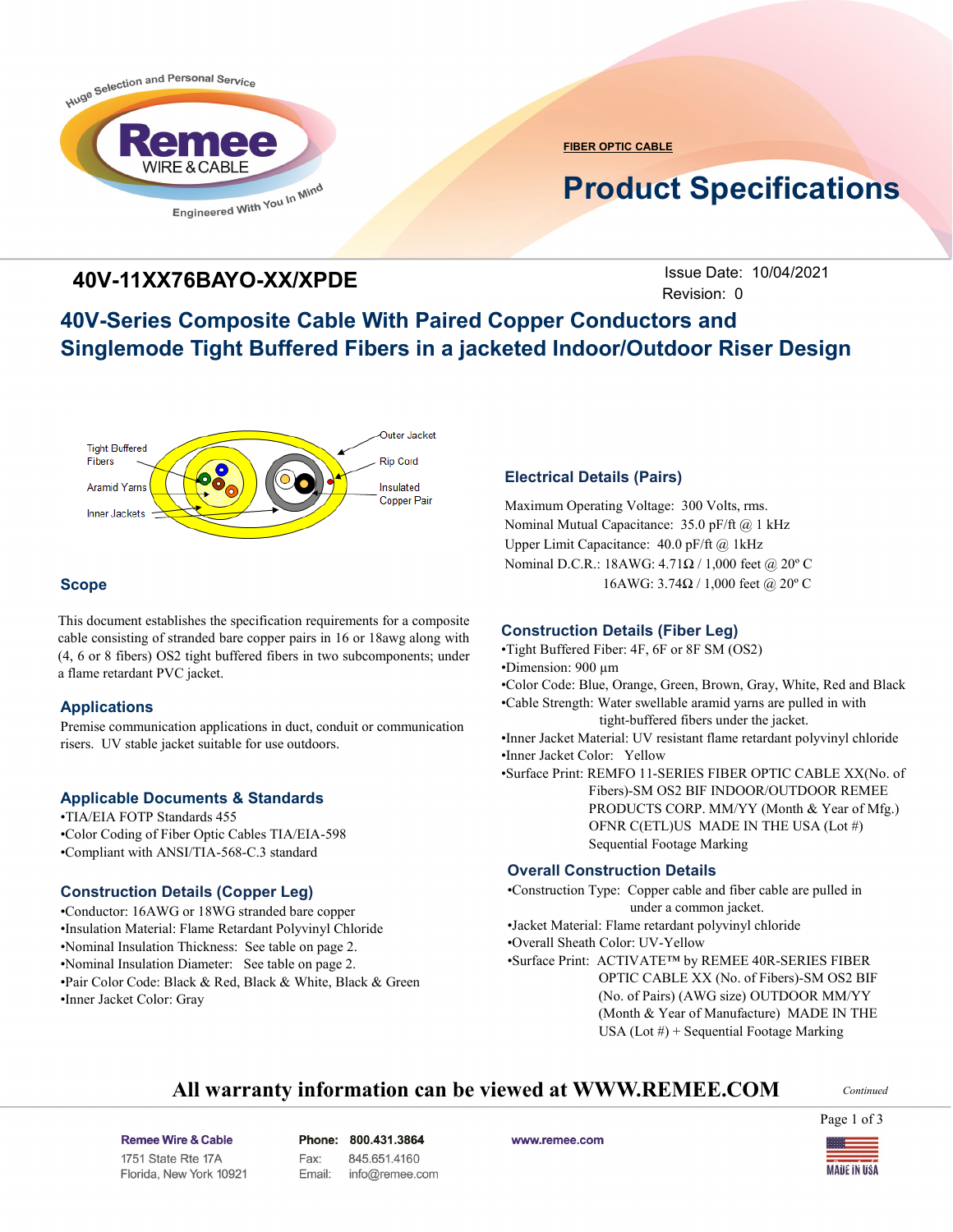

# **40V-11XX76BAYO-XX/XPDE 40V-11XX76BAYO-XX/XPDE**

Issue Date: 10/04/2021 Revision: 0

| <b>Nominal Cable Dimensions &amp; Weights</b>                          |                                    |                        |                                 |                                   |                                        |                     |                                        |                                         |                                        |                     |                 |
|------------------------------------------------------------------------|------------------------------------|------------------------|---------------------------------|-----------------------------------|----------------------------------------|---------------------|----------------------------------------|-----------------------------------------|----------------------------------------|---------------------|-----------------|
| Remee Products<br>Part Number                                          | Number of<br>Conductors<br>and AWG | D.C.R.<br>$\Omega/Mft$ | Nom.<br>Insul.<br>Thick<br>(in) | Nom. Dia.<br>Over Insul.<br>(in.) | Nom Dia.<br>Over Jkt.<br>(Copper, in.) | Number<br>of Fibers | Nom Dia.<br>Over Fiber<br>Jkt. $(in.)$ | Nominal<br>Overall<br>Dimensions<br>in. | Nominal<br>Overall<br>Dimensions<br>mm | Weight<br>lb/1000ft | Weight<br>Kg/km |
| 40V-110476BAYO-16/1PDE                                                 | 1P 16                              | 4.39                   | 0.016                           | 0.089                             | 0.218                                  | 4                   | 0.175                                  | 0.456                                   | 11.58                                  | 60.1                | 89.4            |
| 40V-110476BAYO-18/1PDE                                                 | 1P 18                              | 5.80                   | 0.012                           | 0.074                             | 0.188                                  | 4                   | 0.175                                  | 0.423                                   | 10.74                                  | 52.4                | 77.9            |
| 40V-110676BAYO-16/2PDE                                                 | 2P 16                              | 4.39                   | 0.016                           | 0.089                             | 0.283                                  | 6                   | 0.180                                  | 0.524                                   | 13.31                                  | 90.8                | 135             |
| 40V-110676BAYO-18/2PDE                                                 | 2P 18                              | 5.80                   | 0.012                           | 0.074                             | .237                                   | 6                   | 0.180                                  | 0.477                                   | 12.12                                  | 76.8                | 114             |
| 40V-110876BAYO-16/3PDE                                                 | 3P 16                              | 4.39                   | 0.016                           | 0.089                             | 0.319                                  | 8                   | 0.185                                  | 0.566                                   | 14.38                                  | 117.2               | 174             |
| 40V-110876BAYO-18/3PDE                                                 | 3P 18                              | 5.80                   | 0.012                           | 0.074                             | 0.280                                  | 8                   | 0.185                                  | 0.525                                   | 13.34                                  | 99.0                | 147             |
| *Cables printed in meters will have a "-MR" suffix on the part number. |                                    |                        |                                 |                                   |                                        |                     |                                        |                                         |                                        |                     |                 |

| Fiber Type $(P/N)$                                                                                                                                                 | Maximum Attenuation dB/km |                   |                   |                   | Overfill Launch Min<br>Bandwidth<br>(MHz-km) |                   | EMBc<br>$(MHz-km)$ | Gigabit Ethernet Mini-<br>mum Link Distance<br>(Meters) |           | 10 Gigabit Ethernet<br>Minimum Link Dis-<br>tance (Meters) |         |
|--------------------------------------------------------------------------------------------------------------------------------------------------------------------|---------------------------|-------------------|-------------------|-------------------|----------------------------------------------|-------------------|--------------------|---------------------------------------------------------|-----------|------------------------------------------------------------|---------|
|                                                                                                                                                                    | 850 nm                    | $1300 \text{ nm}$ | $1310 \text{ nm}$ | $1550 \text{ nm}$ | 850 nm                                       | $1300 \text{ nm}$ |                    | 850 nm                                                  | $1300$ nm | 850 nm                                                     | 1300 nm |
| SM OS2 G.652.D/G.657.A1 BIF (76B)*                                                                                                                                 | N/A                       | N/A               | 0.40              | 0.30              | N/A                                          | N/A               | N/A                | N/A                                                     | 5000      | N/A                                                        | 10000   |
| * G.652d&G.657.A1 (76B) Mandrel Radius of 10mm, 1 turn at 1550nm with an induced attenuation of $\leq 0.50$ dB (76U is Corning Ultra)& 76B is Pyrsmian Bendbright) |                           |                   |                   |                   |                                              |                   |                    |                                                         |           |                                                            |         |
| Measured attenuations on shipping reels will not exceed the nominal values by $0.75$ dB/km                                                                         |                           |                   |                   |                   |                                              |                   |                    |                                                         |           |                                                            |         |

# **All warranty information can be viewed at WWW.REMEE.COM**

*Continued*

Page 2 of 3

Remee Wire & Cable Issue No.: 05 Florida, New York 10921 Phone: 800.431.3864 Fax: 845.651.4160 Email: info@remee.com www.remee.com